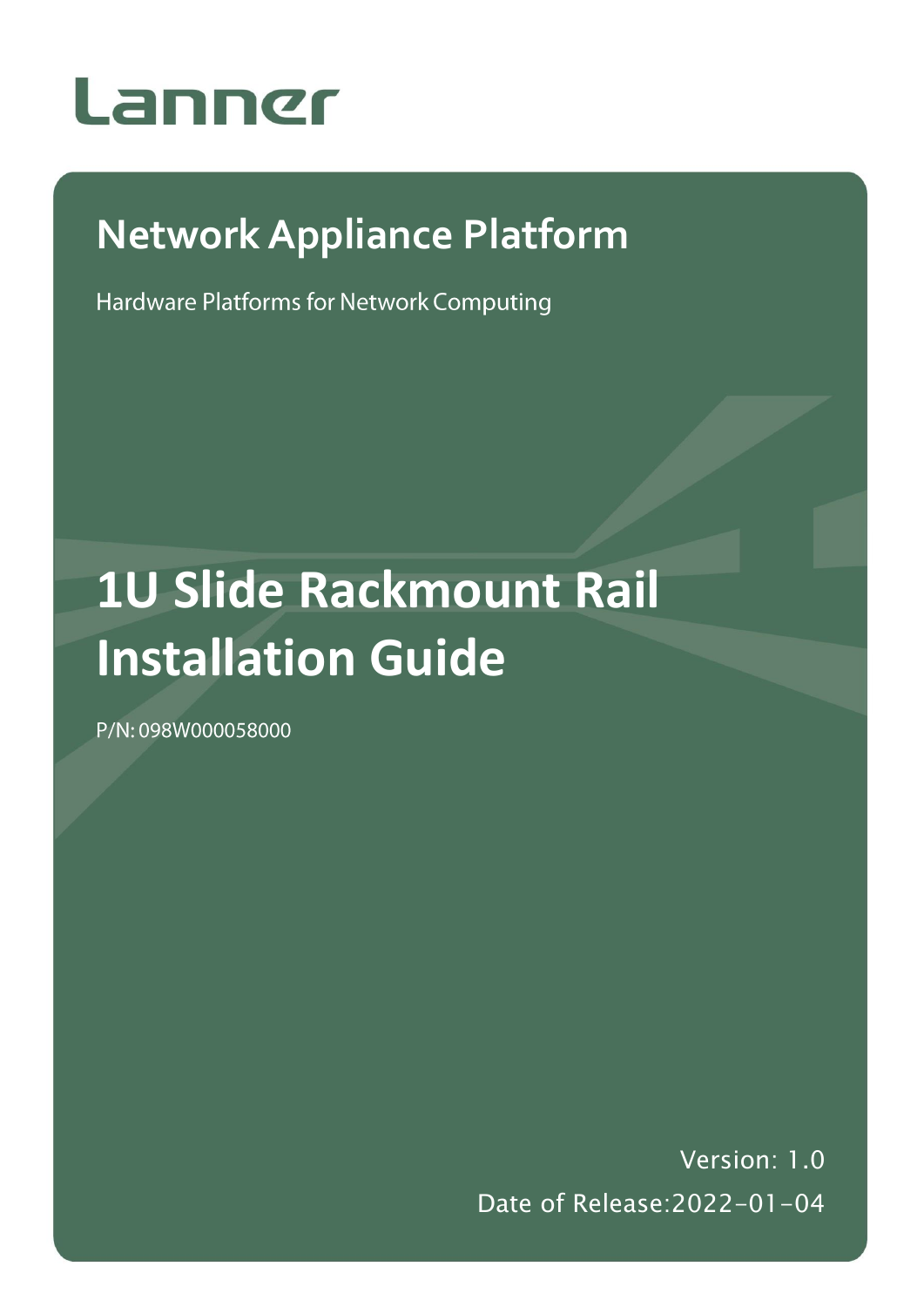### **About this Document**

This manual describes the overview of the various functionalities of this product, and the information you need to get it ready for operation. It is intended for those who are:

- responsible for installing, administering and troubleshooting this system or Information Technology professionals.
- assumed to be qualified in the servicing of computer equipment, such as professional system integrators, or service personnel and technicians.

The latest version of this document can be found on Lanner's official website, available either through the product page or through the [Lanner Download Center](https://lannerinc.com/support/download-center) page with a login account and password.

# **Icons Descriptions**

This document utilizes different icons in order to make selected text more transparent and explicable to users.

| Icon                 | Usage                                                                                                                     |
|----------------------|---------------------------------------------------------------------------------------------------------------------------|
| Note or Information  | This mark indicates that there is something you should pay special<br>attention to while using the product.               |
| Warning or Important | This mark indicates that there is a caution or warning and it is<br>something that could damage your property or product. |

#### **Online Resources & Technical Support**

To obtain additional documentation resources and software updates for your system, please visit [the](http://www.lannerinc.com/download-center) [Lanner Download Center.](https://lannerinc.com/support/download-center) For troubleshooting the issues with your system, please check the [Lanner Q&A](https://lannerinc.com/support/frequently-asked-questions/network-appliances) page for a diagnostic procedure and troubleshooting steps.

In addition to contacting your distributor or sales representative, you could submit a request to our [Lanner](https://lannerinc.com/contact/technical-support) [Technical Support](https://lannerinc.com/contact/technical-support) page to fill in a support ticket to our technical support department.

#### **Documentation Feedback**

Your feedback is valuable to us, as it will help us continue to provide you with more accurate and relevant documentation. To provide any feedback, comments or to report an error, please email to [contact@lannerinc.com.](mailto:contact@lannerinc.com) Thank you for your time.

# **Copyright and Trademarks**

This document is copyrighted © 2020 by Lanner Electronics Inc. All rights are reserved. The original manufacturer reserves the right to make improvements to the products described in this manual at any time without notice.

No part of this manual may be reproduced, copied, translated or transmitted in any form or by any means without the prior written permission of the original manufacturer.

Information provided in this manual is intended to be accurate and reliable. However, the original manufacturer assumes no responsibility for its use, nor for any infringements upon the rights of third parties that may result from such use.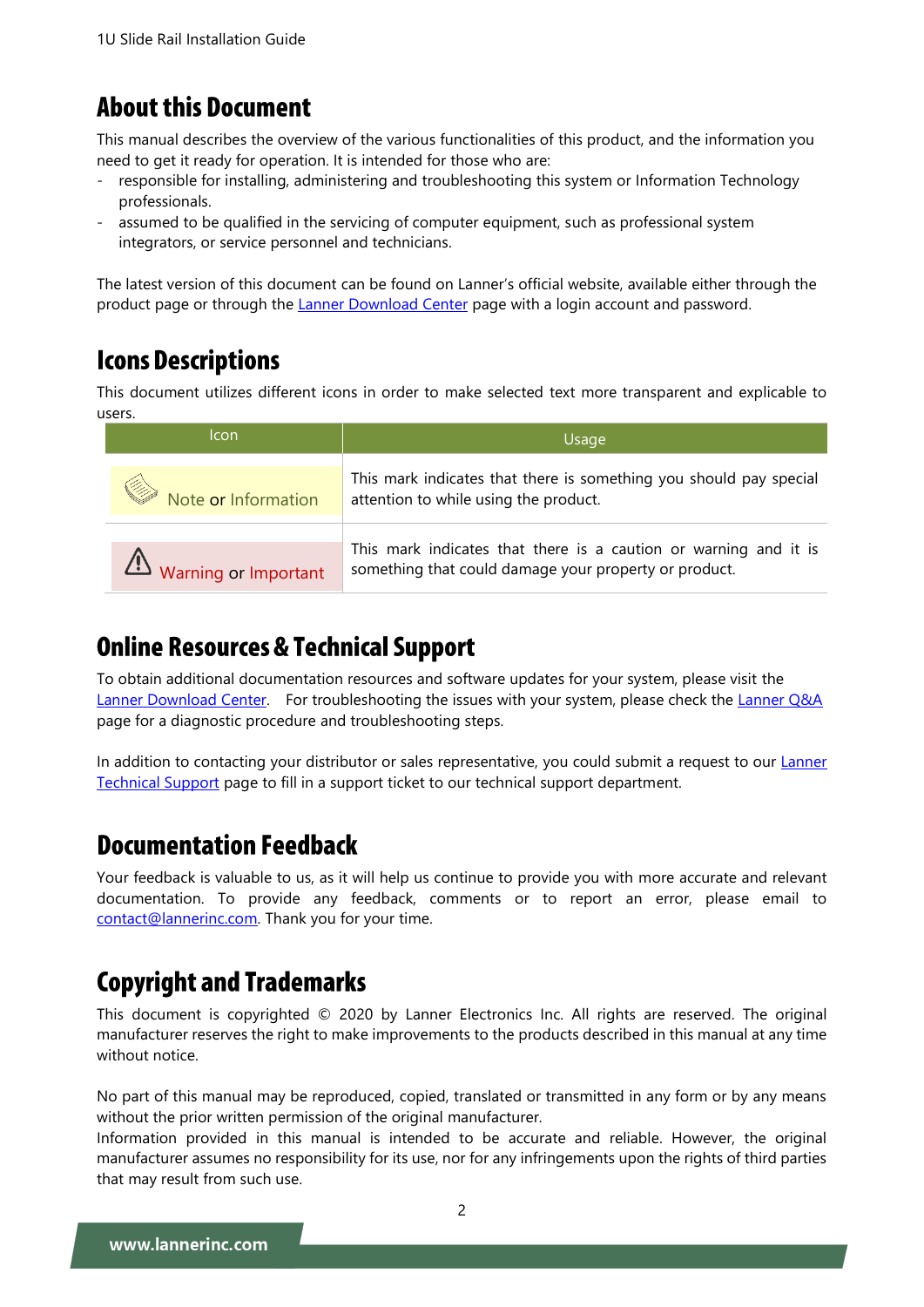### **Acknowledgment**

All other product names or trademarks are properties of their respective owners.

## **Safety Guidelines**

Follow these guidelines to ensure general safety:

- Keep the chassis area clear and dust-free during and after installation.
- Do not wear loose clothing or jewelry that could get caught in the chassis. Fasten your tie or scarf and roll up your sleeves.
- $\triangleright$  Wear safety glasses if you are working under any conditions that might be hazardous to your eyes.
- $\triangleright$  Do not perform any action that creates a potential hazard to people or makes the equipment unsafe.
- Disconnect all power by turning off the power and unplugging the power cord before installing or removing a chassis or working near power supplies
- ▶ Do not work alone if potentially hazardous conditions exist.
- $\triangleright$  Never assume that power is disconnected from a circuit; always check the circuit.

### Consignes de sécurité

Suivez ces consignes pour assurer la sécurité générale :

- Laissez la zone du châssis propre et sans poussière pendant et après l'installation.
- Ne portez pas de vêtements amples ou de bijoux qui pourraient être pris dans le châssis. Attachez votre cravate ou écharpe et remontez vos manches.
- Portez des lunettes de sécurité pour protéger vos yeux.
- N'effectuez aucune action qui pourrait créer un danger pour d'autres ou rendre l'équipement dangereux.
- Coupez complètement l'alimentation en éteignant l'alimentation et en débranchant le cordon d'alimentation avant d'installer ou de retirer un châssis ou de travailler à proximité de sources d'alimentation.
- Ne travaillez pas seul si des conditions dangereuses sont présentes.
- Ne considérez jamais que l'alimentation est coupée d'un circuit, vérifiez toujours le circuit. Cet appareil génère, utilise et émet une énergie radiofréquence et, s'il n'est pas installé et utilisé conformément aux instructions des fournisseurs de composants sans fil, il risque de provoquer des interférences dans les communications radio.

# **Operating Safety**

- Electrical equipment generates heat. Ambient air temperature may not be adequate to cool equipment to acceptable operating temperatures without adequate circulation. Be sure that the room in which you choose to operate your system has adequate air circulation.
- Ensure that the chassis cover is secure. The chassis design allows cooling air to circulate effectively. An open chassis permits air leaks, which may interrupt and redirect the flow of cooling air from internal components.
- Electrostatic discharge (ESD) can damage equipment and impair electrical circuitry. ESD damage occurs when electronic components are improperly handled and can result in complete or intermittent failures. Be sure to follow ESD-prevention procedures when removing and replacing components to avoid these problems.
- Wear an ESD-preventive wrist strap, ensuring that it makes good skin contact. If no wrist strap is available, ground yourself by touching the metal part of the chassis.
- $\triangleright$  Periodically check the resistance value of the antistatic strap, which should be between 1 and 10 megohms (Mohms).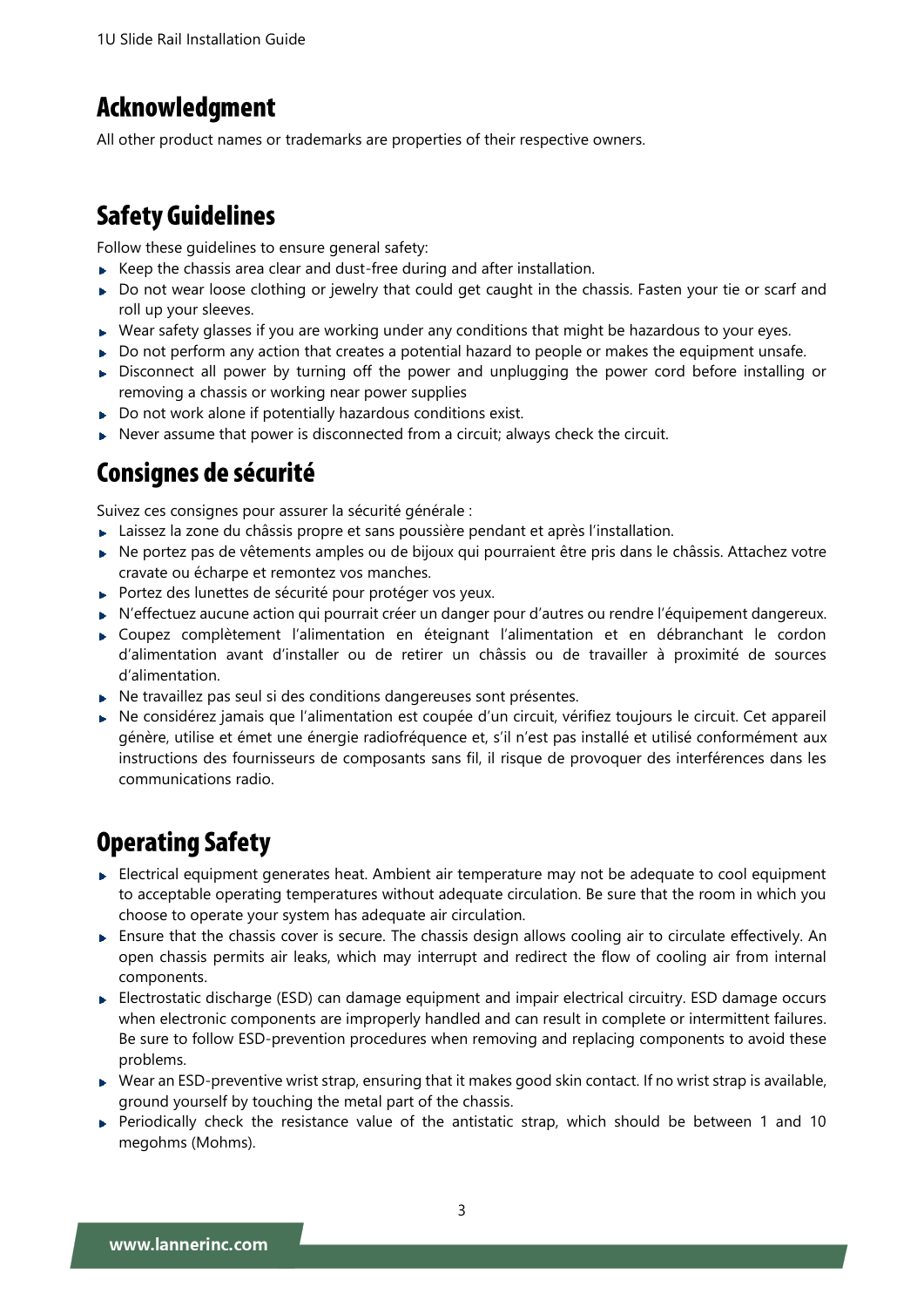# Sécurité de fonctionnement

- L'équipement électrique génère de la chaleur. La température ambiante peut ne pas être adéquate pour refroidir l'équipement à une température de fonctionnement acceptable sans circulation adaptée. Vérifiez que votre site propose une circulation d'air adéquate.
- Vérifiez que le couvercle du châssis est bien fixé. La conception du châssis permet à l'air de refroidissement de bien circuler. Un châssis ouvert laisse l'air s'échapper, ce qui peut interrompre et rediriger le flux d'air frais destiné aux composants internes.
- ► Les décharges électrostatiques (ESD) peuvent endommager l'équipement et gêner les circuits électriques. Des dégâts d'ESD surviennent lorsque des composants électroniques sont mal manipulés et peuvent causer des pannes totales ou intermittentes. Suivez les procédures de prévention d'ESD lors du retrait et du remplacement de composants.
- Portez un bracelet anti-ESD et veillez à ce qu'il soit bien au contact de la peau. Si aucun bracelet n'est disponible, reliez votre corps à la terre en touchant la partie métallique du châssis.
- Vérifiez régulièrement la valeur de résistance du bracelet antistatique, qui doit être comprise entre 1 et 10 mégohms (Mohms).

#### **Mounting Installation Precautions**

The following should be put into consideration for rack-mount or similar mounting installations:

- $\triangleright$  Do not install and/or operate this unit in any place that flammable objects are stored or used in.
- $\triangleright$  The installation of this product must be performed by trained specialists; otherwise, a non-specialist might create the risk of the system's falling to the ground or other damages.
- ► Lanner Electronics Inc. shall not be held liable for any losses resulting from insufficient strength for supporting the system or use of inappropriate installation components.
- Elevated Operating Ambient If installed in a closed or multi-unit rack assembly, the operating ambient temperature of the rack environment may be greater than room ambient. Therefore, consideration should be given to installing the equipment in an environment compatible with the maximum ambient temperature (Tma) specified by the manufacturer.
- $\triangleright$  Reduced Air Flow Installation of the equipment in a rack should be such that the amount of airflow required for safe operation of the equipment is not compromised.
- $\triangleright$  Mechanical Loading Mounting of the equipment in the rack should be such that a hazardous condition is not achieved due to uneven mechanical loading.
- $\triangleright$  Circuit Overloading Consideration should be given to the connection of the equipment to the supply circuit and the effect that overloading of the circuits might have on overcurrent protection and supply wiring. Appropriate consideration of equipment nameplate ratings should be used when addressing this concern.
- Reliable Grounding Reliable grounding of rack mounted equipment should be maintained. Particular attention should be given to supply connections other than direct connections to the branch circuit (e.g. use of power strips).

#### **Installation & Operation**

 $\blacktriangleright$  This equipment must be grounded. The power cord for product should be connected to a socket-outlet with earthing connection.

Cet équipement doit être mis à la terre. La fiche d'alimentation doit être connectée à une prise de terre correctement câblée

- Suitable for installation in Information Technology Rooms in accordance with Article 645 of the National Electrical Code and NFPA 75. Peut être installé dans des salles de matériel de traitement de l'information conformément à l'article 645 du National Electrical Code et à la NFPA 75.
- $\triangleright$  The machine can only be used in a restricted access location and must be installed by a skilled person. Les matériels sont destinés à être installés dans des EMPLACEMENTS À ACCÈS RESTREINT.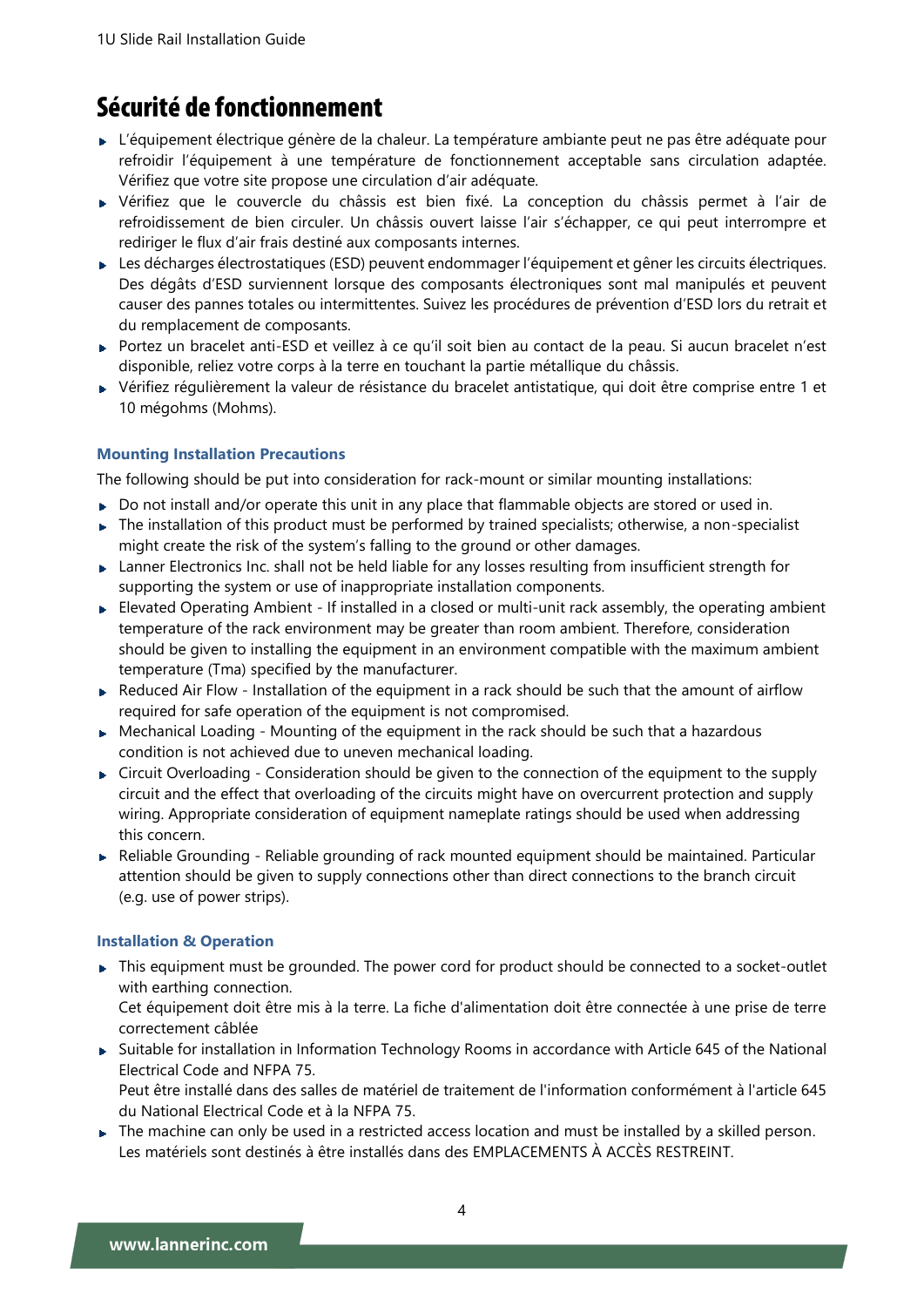#### **Warning**

Class I Equipment. This equipment must be earthed. The power plug must be connected to a properly wired earth ground socket outlet. An improperly wired socket outlet could place hazardous voltages on accessible metal parts.

"Product shall be used with Class 1 laser device modules."

#### **Avertissement**

Équipement de classe I. Ce matériel doit être relié à la terre. La fiche d'alimentation doit être raccordée à une prise de terre correctement câblée. Une prise de courant mal câblée pourrait induire des tensions dangereuses sur des parties métalliques accessibles.

"Le produit doit être utilisé avec des modules de dispositifs laser de classe 1."



**WARNUNG:** Wenn Sie das Gerät zwecks Wartungsarbeiten vom Netz

trennen müssen, müssen Sie beide Netzteile abnehmen.

**ATTENTION: DÉBRANCHER LES TOUT CORDONS D'ALIMENTATION** POUR DÉCONNECTER L'UNITÉ DU SECTEUR.

# **Electrical Safety Instructions**

Before turning on the device, ground the grounding cable of the equipment. Proper grounding (grounding) is very important to protect the equipment against the harmful effects of external noise and to reduce the risk of electrocution in the event of a lightning strike. To uninstall the equipment, disconnect the ground wire after turning off the power. A ground wire (green-and-yellow) is required and the part connecting the conductor must be greater than 4 mm2 or 10 AWG.

### Consignes de sécurité électrique

- Avant d'allumer l'appareil, reliez le câble de mise à la terre de l'équipement à la terre.
- Une bonne mise à la terre (connexion à la terre) est très importante pour protéger l'équipement contre les effets néfastes du bruit externe et réduire les risques d'électrocution en cas de foudre.
- Pour désinstaller l'équipement, débranchez le câble de mise à la terre après avoir éteint l'appareil.
- Un câble de mise à la terre est requis et la zone reliant les sections du conducteur doit faire plus de 4 mm2 ou 10 AWG.

### **Grounding Procedure for DC Power Source**

- $\blacktriangleright$  Connect the grounding cable to the ground.
- The protection device for the DC power source must provide 30 A current.
- This protection device must be connected to the power source before DC power.

#### Procédure de mise à la terre pour source d'alimentation CC

- Branchez le câble de mise à la terre à la terre.
- L'appareil de protection pour la source d'alimentation CC doit fournir 30 A de courant.
- Cet appareil de protection doit être branché à la source d'alimentation avant l'alimentation CC.

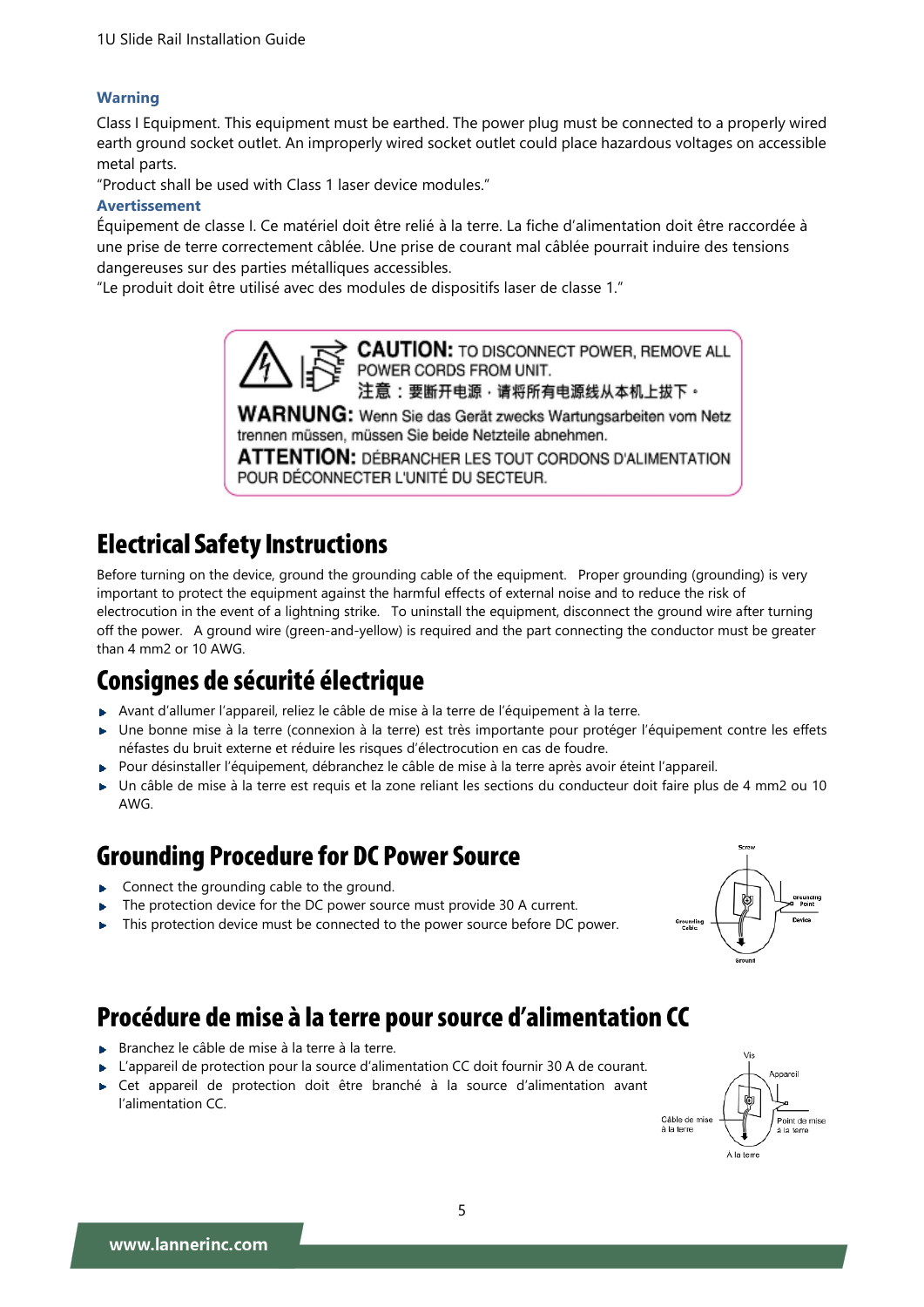# **Table of Contents**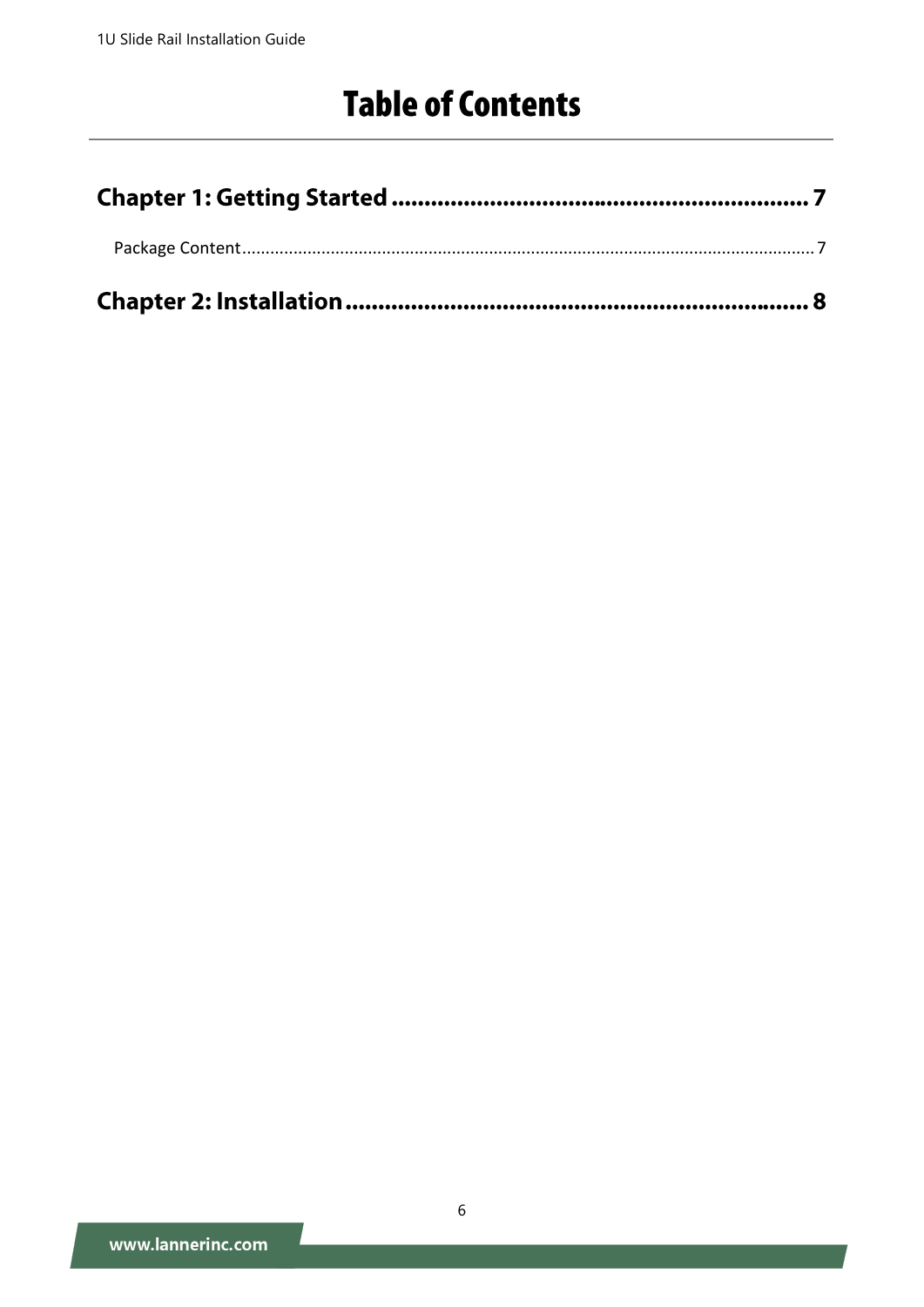# **CHAPTER 1: GETTING STARTED**

Lanner provides a variety of rack mounting options for our appliances. The rack mount kit is included with some systems, or may be purchased as an accessory for existing systems.

Applied Models: All Lanner 1U Appliance Models

### <span id="page-6-0"></span>**Package Content**

The mounting kit contains the following items:

- $\blacktriangleright$  1x pack of Screws (for securing the rail brackets on the system)
- $\blacktriangleright$  2x Slide Rails

Ensure that you have the following tools available:

► 1x Screwdriver, number 2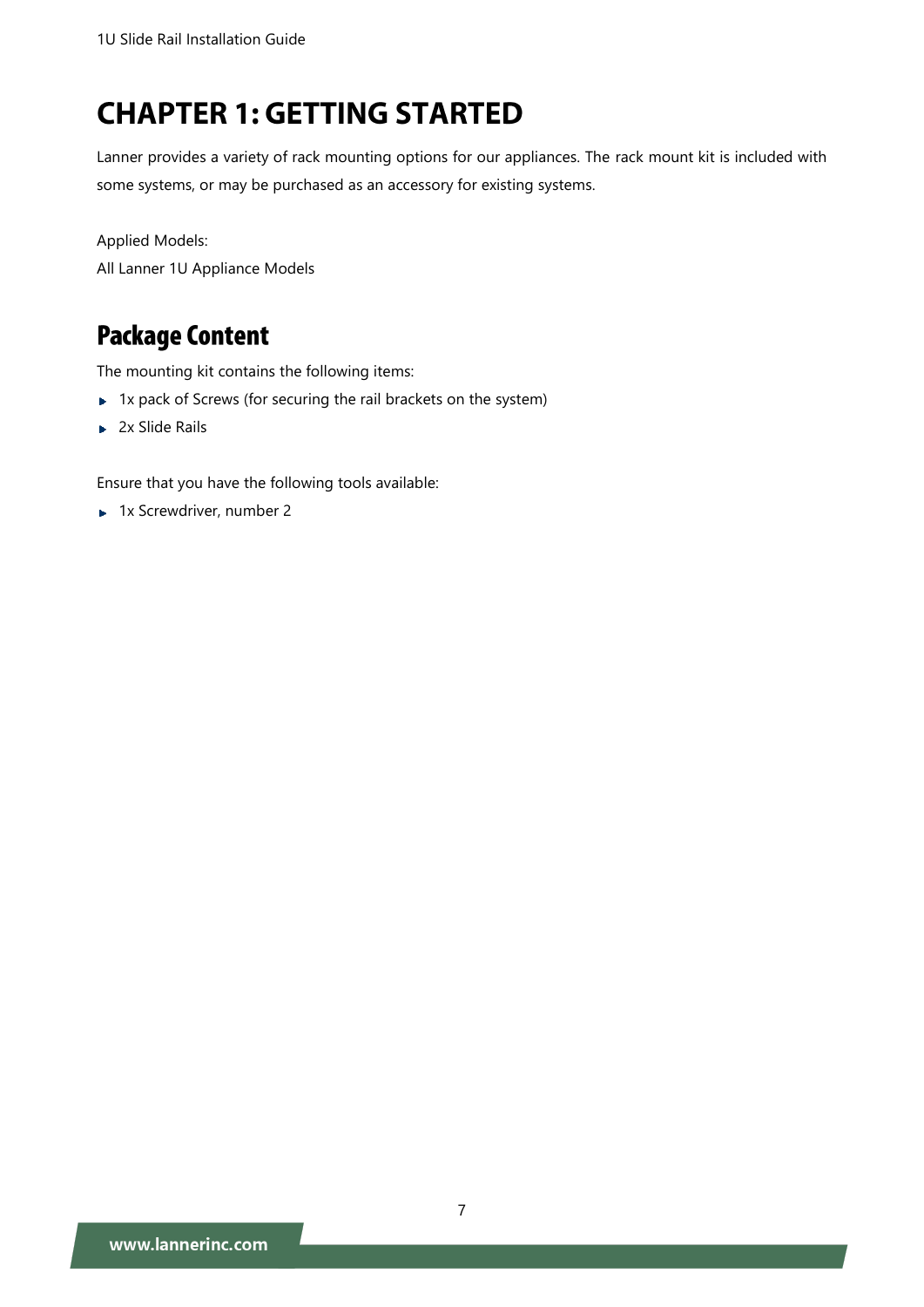# **CHAPTER 2: INSTALLATION**

You can mount the network appliance on four posts in a 19-in rack or cabinet by using the rail mount kit.

#### **Note**

- 1. Installing the device in a rack requires two people: one person lifts the device while the other secures it to the rack.
- 2. If you are installing multiple devices in one rack, install the lowest one first and proceed upward in the rack.

#### **Slide Rail Part Explanation**:



#### **Attaching the Brackets to the System**

**1.** Unpack a slide rail and slide the inner channel all the way to its end.







**3.** Locate and push the Release Tab on the bracket to detach the bracket from the Inner Channel, and carefully slide it out.

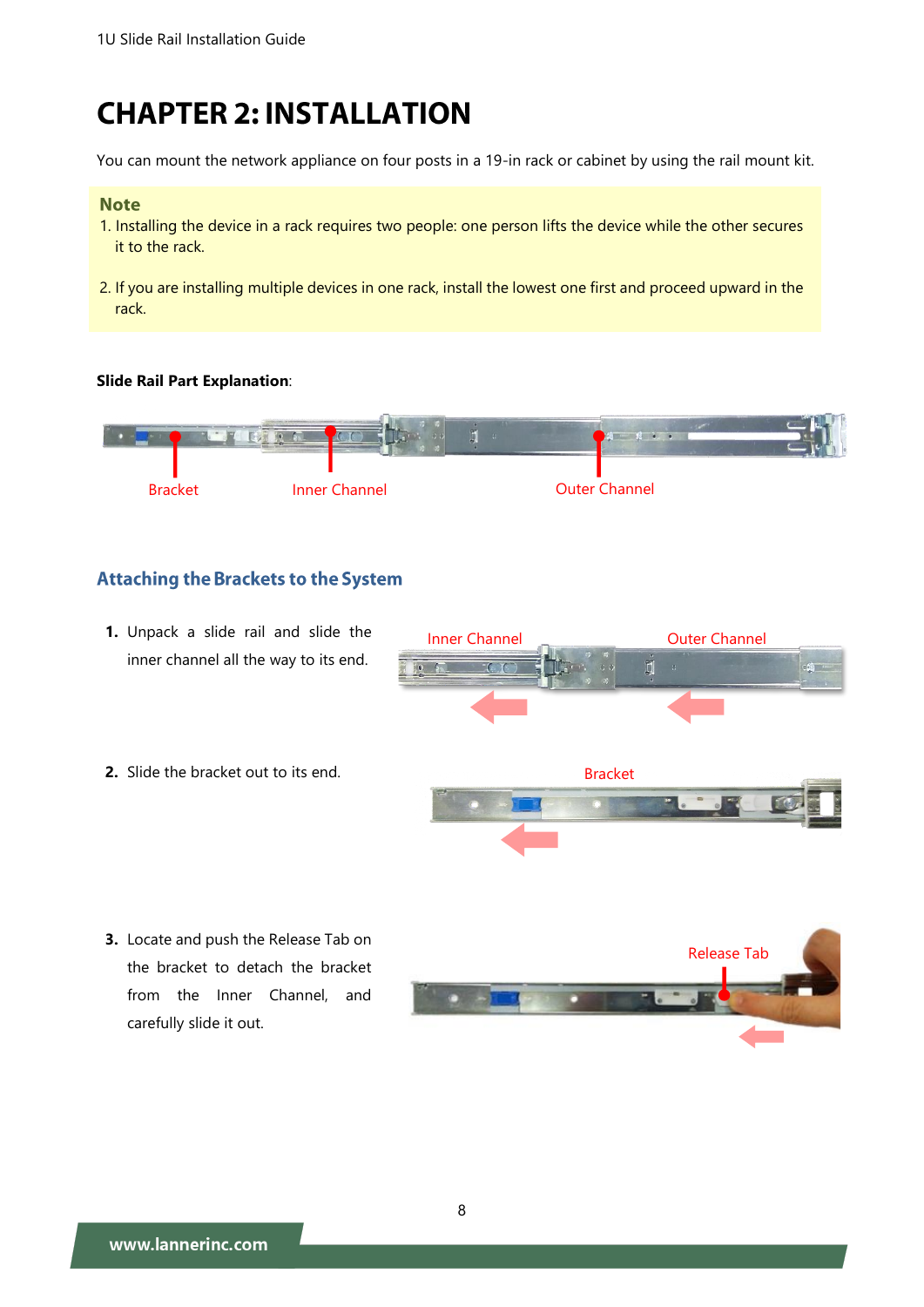- **4.** Align the bracket on the side of the system and make sure the screwholes are matched. Then secure the bracket onto the system with three (3) screws.
- **5.** Repeat Steps 1~5 to attach the bracket to the other side of the chassis.





#### **Installing the Slide Rails on the Rack Posts**

1. The slide rails do NOT require screws. Simply latch on the three (3) available screw holes on the rack post front and lock it by clipping the rail's Outer Channel front end to the post as shown in the image. You should hear a "click" sound once it is firmly attached.

![](_page_8_Picture_7.jpeg)

www.lannerinc.com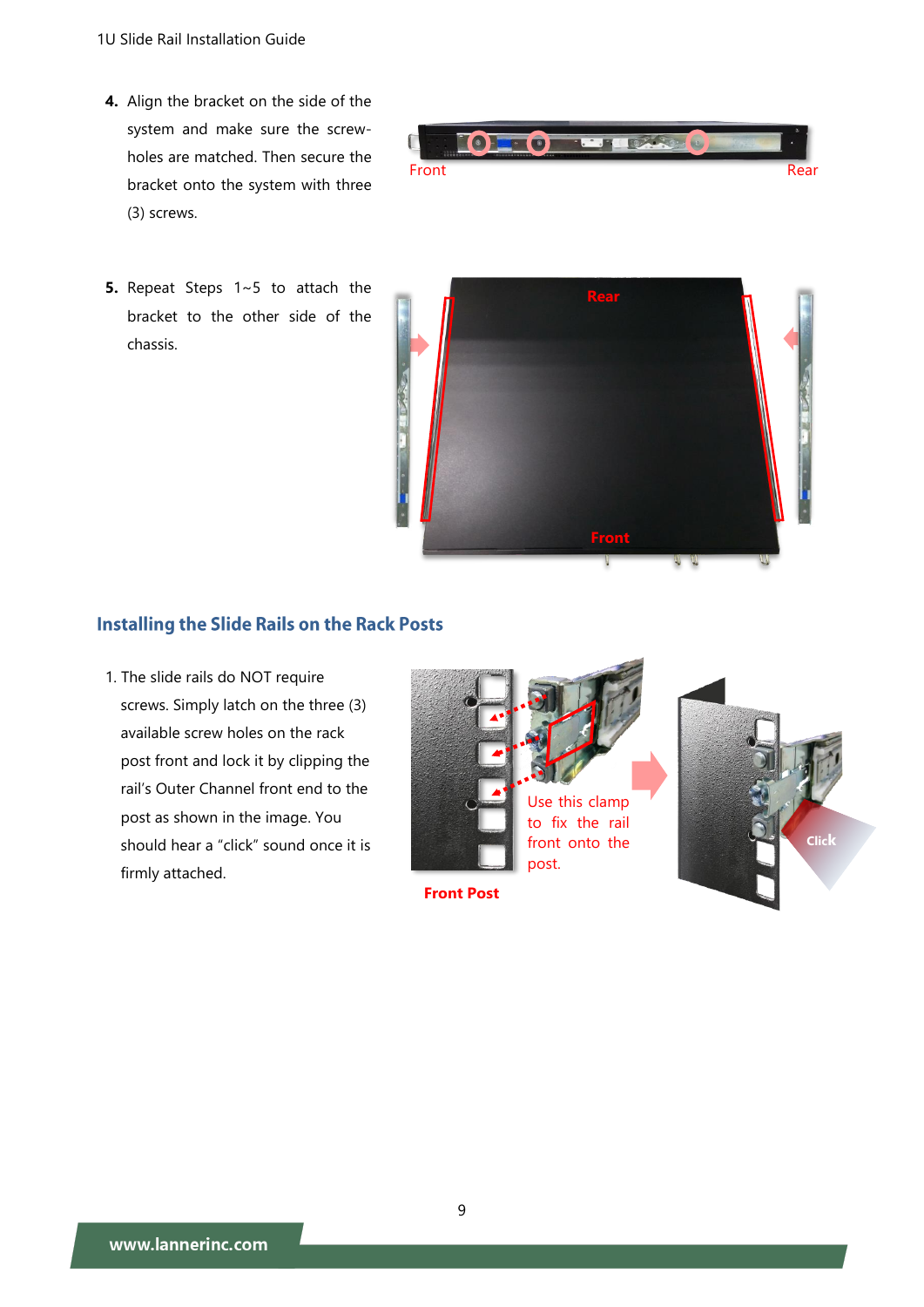- **1.** For the rear rack installation, latch and engage the bolts on the rail's Outer Channel end with the two (2) available holes on the rack post, and the slide rail assembly will click into place.
- **2.** Repeat Step 1~2 to install the other rail onto the rack post.

#### **Installing the System onto the Rack**

1. Stretch both of the Inner Channel of the rail out to their fullest extent. You will hear a click sound when they are fully stretched and locked.

2. Hold the system with its front facing you, then lift up the system and gently engage the Brackets on the system while aligning them with the Inner Channel as shown in the image.

![](_page_9_Picture_6.jpeg)

الشيط الياس.<br>الشيط الياس.<br>الشيط الياس.

![](_page_9_Picture_7.jpeg)

![](_page_9_Picture_8.jpeg)